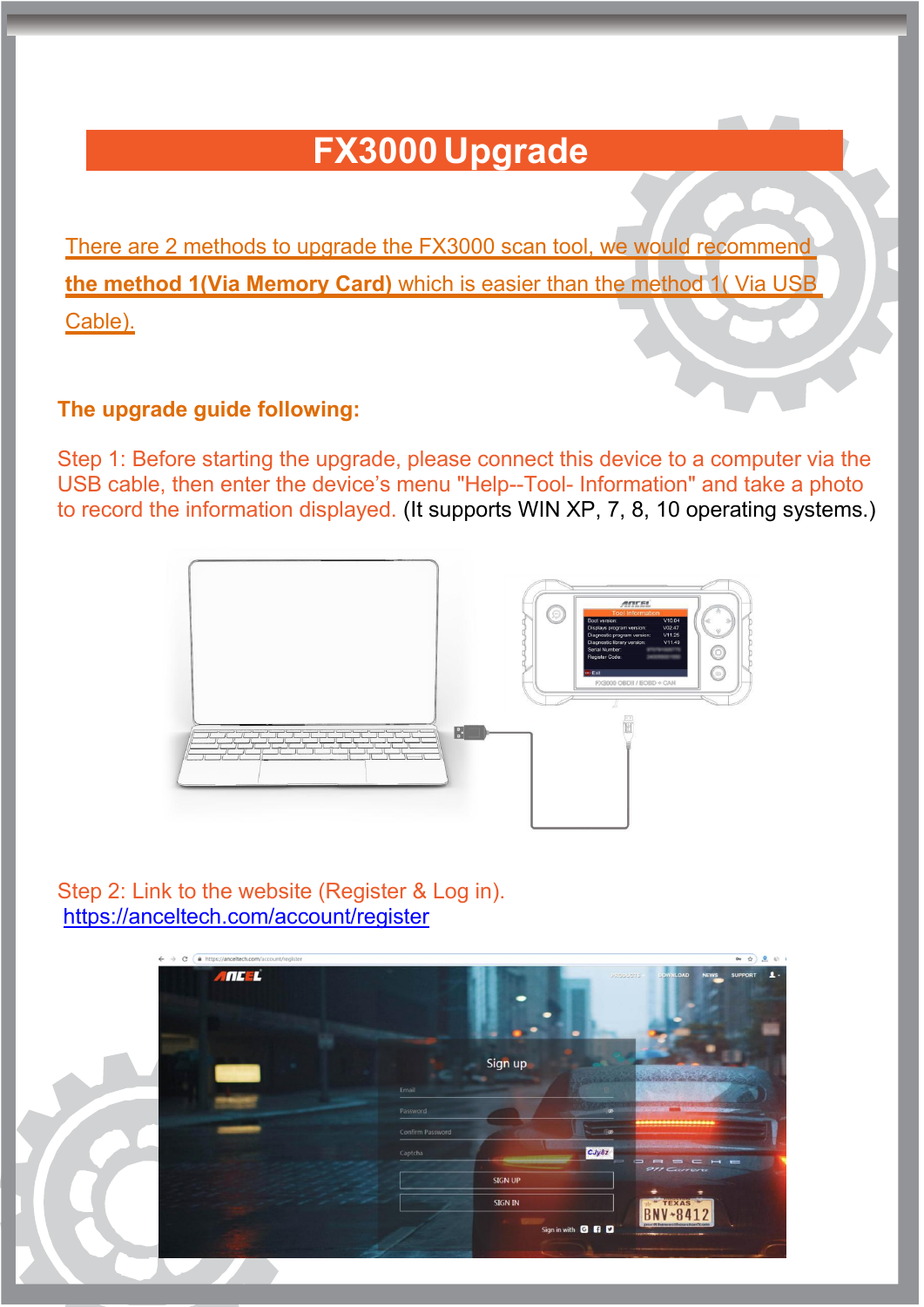## Step 3: Download the update software and extract the file.

There're 2 same software, you don't need to extract the files if downloading the first one; and if you download the second one, you have to convert the (WinRAR.rar) into a (folder), then find the "Product Update Tool Setup".

If you can't download or extract the rar. file, please contact us and we'll send you a link to download the update folder directly.

| ANCEL <sup>'</sup>                 | 1.<br><b>SUPPORT</b><br><b>NEWS</b><br><b>PRODUCTS -</b><br><b>DOWNLOAD</b>                                                                    |
|------------------------------------|------------------------------------------------------------------------------------------------------------------------------------------------|
| <b>Select Model</b>                | <b>Select Product</b>                                                                                                                          |
| PROFESSIONAL SCAN TOOL>FX3000      | ANCEL FX3000 Automotive OBD2 Scanner Check Engine Transmission SRS ABS with                                                                    |
|                                    |                                                                                                                                                |
| Download                           | <b>ANCEL FX3000 Automotive OBD2 Scanner Check Engine Transmission SRS ABS with</b><br><b>EPB Oil Service Light SAS ABS BMS Reset Scan Tool</b> |
| Product User's Manual              | Software                                                                                                                                       |
| 图 FX3000 User Manual<br>2019.08.29 | V1.07.006 (No need to extract files)<br>2019.09.23                                                                                             |

Step 4: Click the software and install the update tool.

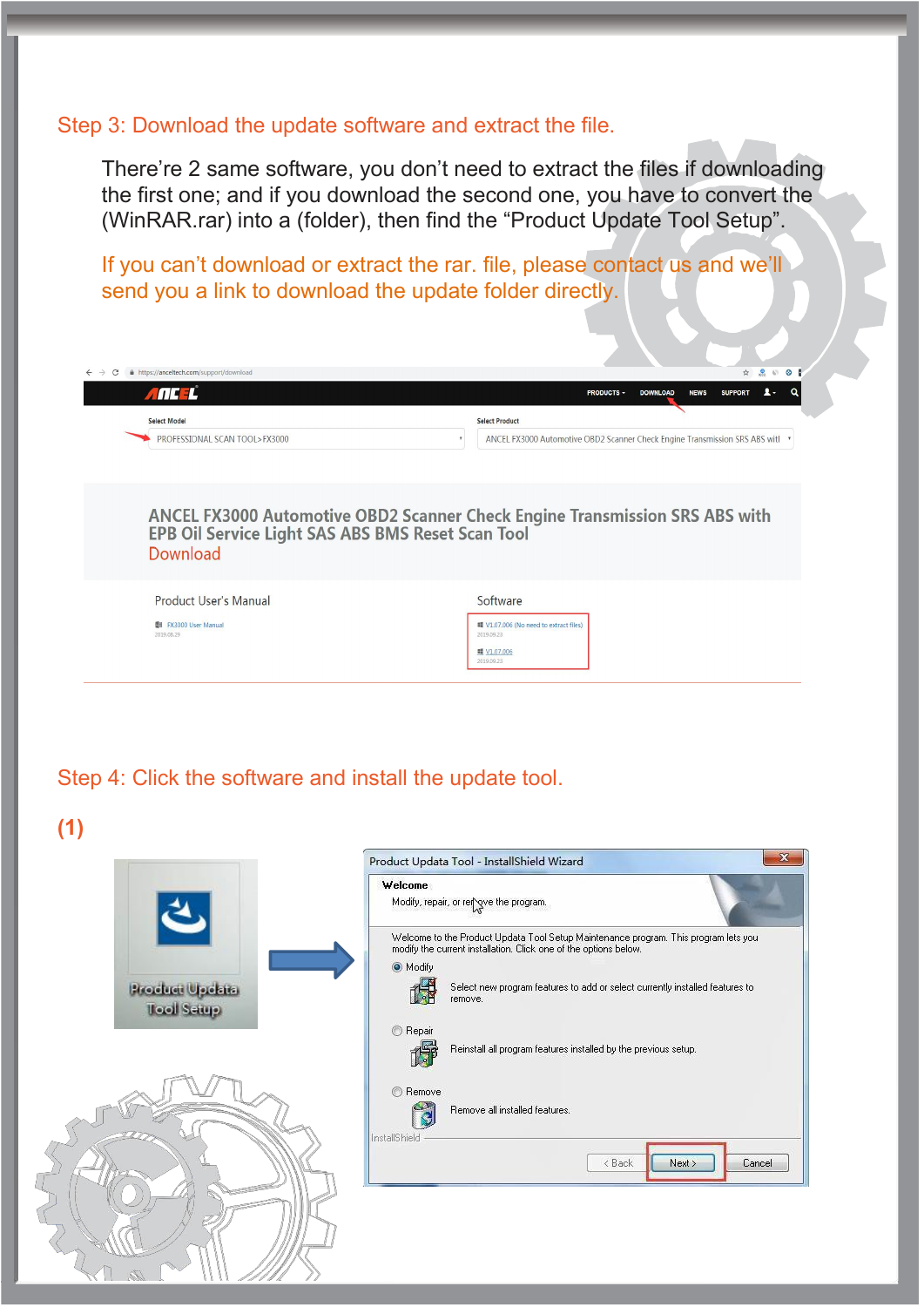| (2) | LSDCDriverIntall - InstallShield Wizard |                                                                                                                            |  |
|-----|-----------------------------------------|----------------------------------------------------------------------------------------------------------------------------|--|
|     | $\blacktriangle$                        | <b>Maintenance Complete</b><br>InstallShield Wizard has finished performing maintenance<br>operations on LSDCDriverIntall. |  |
|     |                                         | Finish<br><back<br>Cancel</back<br>                                                                                        |  |

Step 5: Find this software on your computer and open client software "Product Update Tool".



Step 6: When you see this page below, please pull out the memory card from the device and insert it into its reader, then connect the TF card reader to your PC port, the "Product Serial Number" will be read automatically, you don't need to type it. Hit [Device Upgrade].

| Select Language       | English                 |                | $\overline{\phantom{a}}$ |
|-----------------------|-------------------------|----------------|--------------------------|
| Product Serial Number | 970791<br><b>SAMANO</b> |                | ×                        |
|                       | Print Manager           | Device Upgrade |                          |
|                       |                         |                |                          |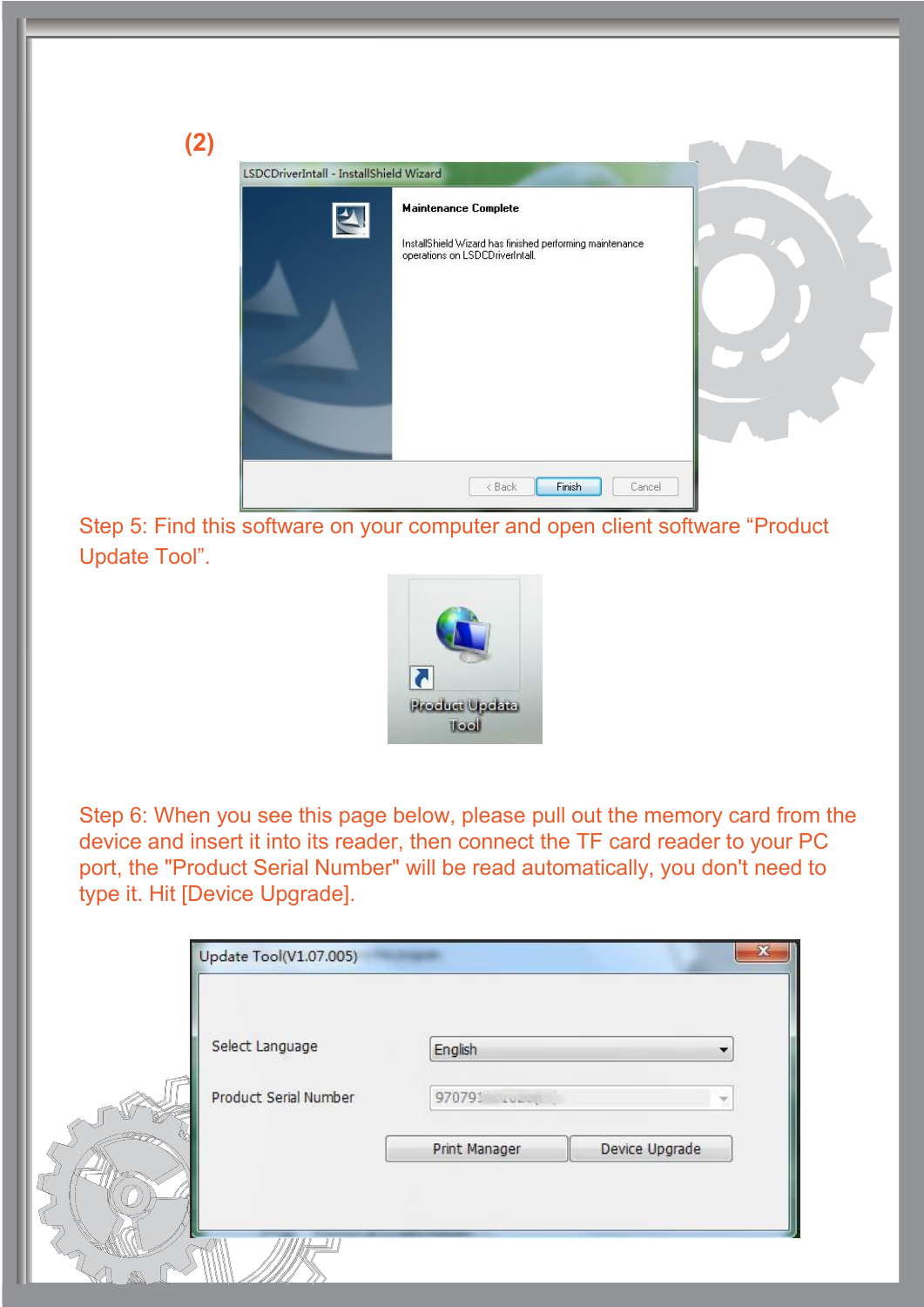

Step 7: Move to the register page, type your email address and Register Code will be read automatically, then hit [Submit].

If the Register Code will be read automatically, please view it on the photo you taken before and type it.

| Your E-Mail address:     |
|--------------------------|
| sup                      |
| Confirm E-mail:          |
| SU;                      |
| Register Code:           |
| 4.                       |
| Cancel<br>Submit<br>Exit |

## Step 8: Choose "Select All" and click [Download] to start downloading.

| Synthesis upgrade tool            |                                      |                          |              |               | $-28$ | DIY synthesis upgrade tool |                  |                              |                                                         |                 |          | $\Box$         |
|-----------------------------------|--------------------------------------|--------------------------|--------------|---------------|-------|----------------------------|------------------|------------------------------|---------------------------------------------------------|-----------------|----------|----------------|
| Welcome 9:                        |                                      | Select Language          |              |               |       | Welcome 970                |                  |                              |                                                         | Select Language |          |                |
|                                   |                                      | $\sqrt{2}$ English       | French       | Spanish       |       |                            |                  |                              |                                                         | English         | French   | Spanish        |
| Product Serial Number:            | Network Status:                      | German                   | Russian      | $\Box$ Italan |       | Product Serial Number:     | Network Status:  |                              |                                                         | German          | Russian  | <b>Ditalan</b> |
|                                   |                                      |                          |              |               |       |                            |                  |                              |                                                         | Portuguese      | 3apanese | Korean         |
| 9.                                | Sept Flow: 625 0 325<br>$\mathbf{v}$ | Portuguese               | $\Box$ Polsh |               |       | 970                        |                  | apot Plan: 0.0 KB s          |                                                         |                 |          |                |
|                                   |                                      |                          |              |               |       |                            |                  |                              |                                                         | $\Box$ Czech    | Polsh    | $T$ urkish     |
|                                   |                                      |                          |              |               |       |                            |                  |                              |                                                         | $\Box$ Chinese  |          |                |
| V Select All                      |                                      |                          |              |               |       | Select All                 |                  |                              |                                                         |                 |          |                |
| Software Name                     | Latest Version Local Version         | Release Date             |              |               |       | Software Name              |                  | Latest Version Local Version | Release Date                                            |                 |          |                |
| Firmware upgrade Program          | V2.47                                | 2019-08-09               |              |               |       | Firmware upgrade Program   | V2.47            | V2.47                        | 2019-08-09                                              |                 |          |                |
| <b>ZAQURA</b><br>V AUDI           | V10.42<br>V11.60                     | 2016-04-25<br>2017-09-22 |              |               |       | <b>ZACURA</b><br>AUDI      | V10.42<br>V11.60 | V10.42<br>V11.60             | 2016-04-25<br>2017-09-22                                |                 |          |                |
| <b>Z</b> AUST FORD                | V12.65                               | 2017-11-30               |              |               |       | AUST FORD                  | V12.65           | V12.65                       | 2017-11-30                                              |                 |          |                |
| <b>V</b> BENZ                     | V11.61                               | 2018-02-01               |              |               |       | V BENZ                     | V11.61           | uuxu                         | ania an ai                                              |                 |          |                |
| <b>V BMW</b>                      | V11.51                               | 2018-03-26               |              |               |       | <b>BMW</b>                 | V11.51           | Message                      | <b>HARA</b>                                             |                 | $-3-$    |                |
| <b>V CHRYSLER</b>                 | V12.20                               | 2019-09-12               |              |               |       | CHRYSLER                   | V12.20           |                              |                                                         |                 |          |                |
| V CITROEN                         | V11.20                               | 2018-06-25               |              |               |       | V CITROEN                  | V11.20           |                              | Thanks for your patience, Software update is completed. |                 |          |                |
| <b>V</b> DACIA<br><b>V</b> DAEWOO | V11.11<br>V10.13                     | 2013-11-13<br>2016-05-06 |              |               |       | <b>DACIA</b>               | V11.11           |                              |                                                         |                 |          |                |
| <b>V</b> EUROFORD                 | V12.65                               | 2017-11-30               |              |               |       | DAEWOO<br>V EUROFORD       | V10.13<br>V12.65 |                              |                                                         |                 |          |                |
| <b>V</b> FIAT                     | V11.70                               | 2018-07-31               |              |               |       | <b>V FIAT</b>              | V11.70           |                              |                                                         |                 |          |                |
| <b>J</b> GM                       | V12.51                               | 2017-11-24               |              |               |       | $2$ GN                     | V12.51           |                              |                                                         |                 | 确定       |                |
| V HOLDEN                          | V10.30                               | 2017-11-16               |              |               |       | <b>Z HOLDEN</b>            | V10.30           |                              |                                                         |                 |          |                |
| <b>V</b> HONDA                    | V10.44                               | 2017-07-31               |              |               |       | V HONDA                    | V10.44           | V10.44                       | 2017-07-31                                              |                 |          |                |
| <b>TAQINUMP V</b><br>V INFINITI   | V10.70<br>V10.12                     | 2017-08-11<br>2016-04-29 |              |               |       | V HYUNDAI                  | V10.70           | V10.70                       | 2017-08-11                                              |                 |          |                |
| <b>JAGUAR</b>                     | V12.20                               | 2017-11-17               |              |               |       | V INFINITI                 | V10.12           | V10.12                       | 2016-04-29                                              |                 |          |                |
| V JPISUZU                         | V11.43                               | 2017-03-23               |              |               |       | JAGUAR<br>V JPISUZU        | V12.20           | V12.20                       | 2017-11-17                                              |                 |          |                |
| <b>V KIA</b>                      | V10.70                               | 2017-07-28               |              |               |       | V KIA                      | V11.43<br>V10.70 | V11.43<br>V10.70             | 2017-03-23<br>2017-07-28                                |                 |          |                |
| <b>J</b> LANCIA                   | V11.52                               | 2017-08-04               |              |               |       | <b>VIANCIA</b>             | V11.52           | V11.52                       | 2017-08-04                                              |                 |          |                |
|                                   | Status(95%):                         |                          |              |               |       |                            | Status(100%):    |                              |                                                         |                 |          |                |
|                                   | Setup Status(91%):                   |                          |              |               |       | Setup Status(100%):        |                  |                              |                                                         |                 |          |                |
|                                   |                                      |                          |              |               |       |                            |                  |                              |                                                         |                 |          |                |
| Total 49 Items                    |                                      | Download                 |              | Quit          |       | Total 49 Items             |                  |                              |                                                         | Download        |          | Quit           |
| $R = R e^{R e^{i \omega t}}$      |                                      |                          |              |               |       |                            |                  |                              |                                                         |                 |          |                |